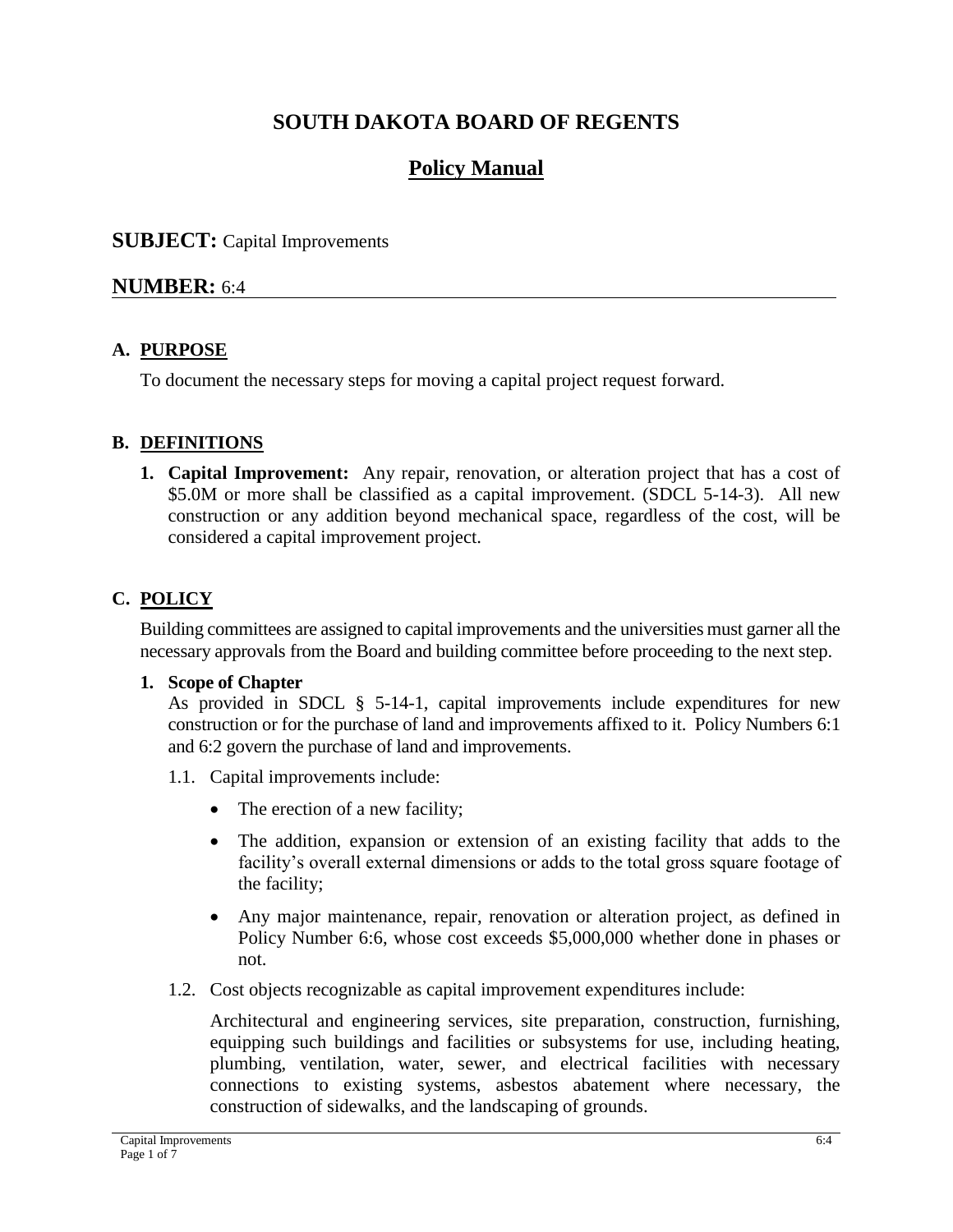1.2.1. No costs associated with the acquisition of land may be charged against appropriations provided for new construction.

#### **2. Justification for a New Facility**

Requests for capital improvements may be justified in one or more of the following circumstances:

- Where the new construction shall replace a facility or subsystem that has become inadequate through deterioration or obsolescence and that cannot be renovated at a cost below fifty percent of the facility replacement value;
- Where new construction shall provide the most effective and economical means to meet current operational requirements;
- Where new construction shall provide the most effective and economical means to meet new operational requirements, such as may arise from increased enrollments; and
- Where the new construction shall upgrade existing facilities or subsystems to reasonable standards of safety set forth in safety codes or other suitably documented safety standards.

### **3. Review and Approval of Capital Improvements Requests**

The review and approval of capital improvement projects involves four distinct phases. Board approval is required before a project may advance from one stage to another. All projects meeting the definition of a capital improvement project should be submitted for approval as governed by Board Policy 6:6. A flow chart detailing the Board's internal procedure can be found at the end of this policy. All non-revenue projects require legislative approval, which usually happens after the facility program plan although it may happen at different stages.

- 3.1. Preliminary Facility Statement Requests to initiate the formal review of proposed capital improvement projects must be accompanied by a preliminary facility statement prepared by the institution that addresses the following:
	- General programmatic needs to be addressed;
	- Analysis of the student body or constituents to be served;
	- Additional services to be offered:
	- Compliance with master plan;
	- Analysis of needs assessment based on the facilities utilization report;
	- Location;
	- Reallocation or demolition of old space, if any;
	- Proposed funding source/sources; and
	- Budget for development of a Facility Program Plan.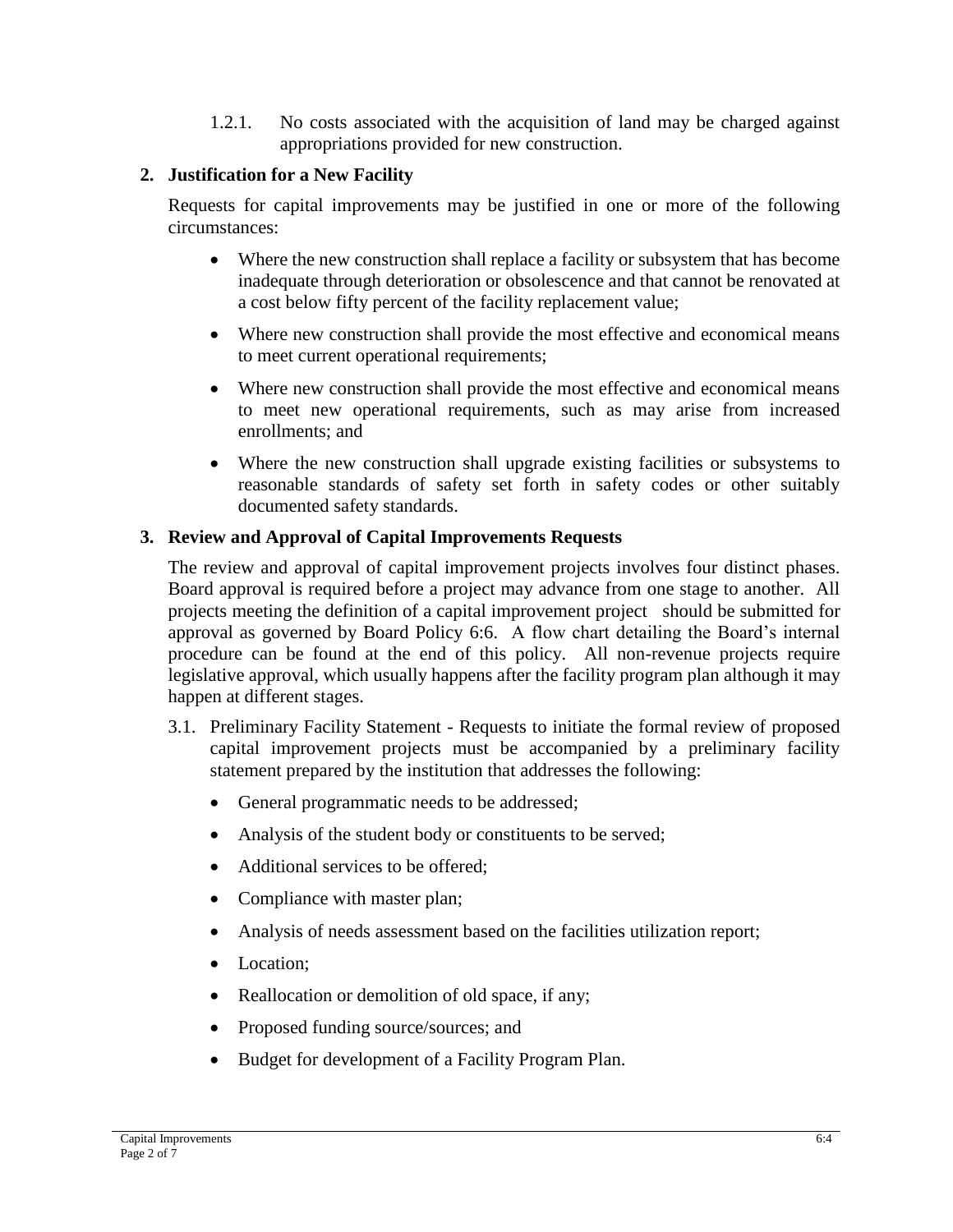- 3.2. Facility Program Plan If the Board authorizes the preliminary facility statement for a proposed capital improvement project, the institution shall prepare a facility program plan. If an A/E firm will be involved in the development of the program plan, a building committee will need to be appointed to interview A/E firms for the purpose of developing the facility program plan and for the final design stage (see BOR Policy 6:5). The facility program plan must be approved before a capital improvement project is authorized for submission to the Legislature unless the project received legislative authorization through a previous capital improvement planning process. The program plan shall address the following:
	- Fund Sources The funding plan for the project must identify the specific sources of the revenue and the financing structure that will be used to cover all of the costs associated with the project including but not limited to: planning costs, design costs, testing, infrastructure, construction, equipping the facility, land purchase, and landscaping.
	- Programmatic justification for discrete spaces (classrooms, offices, etc.);
	- Gross square footage;
	- Site analysis;
	- Description of key building features;
	- Illustrative floor plans;
	- Initial cost estimates and funding sources;
	- Maintenance and Repair The campus must provide the Board with a funding plan on how they will meet the 2% M&R requirement on any capital improvement project. The funding plan must be specific as to the funding sources that will be used for maintenance and repair. The plan cannot reduce or negatively impact the funds already dedicated to maintenance and repair.
	- On-going operational costs The campus must include the budget and funding sources for ongoing operational costs including janitorial, utilities, and other costs. The operational cost projections should identify the estimates of utilities, custodial and maintenance services, supplies, materials, equipment, etc;
- 3.3. Facility Design Plan

The Facility Design Plan must be approved by the building committee prior to being submitted to the Board for approval. This phase of the project planning process shall address the following:

- Architectural, mechanical and electrical schematic design;
- Changes from facility program plan;
- Impact to existing building or campus-wide heating/cooling/ electrical systems;
- Total construction cost estimates (see 1.2.); and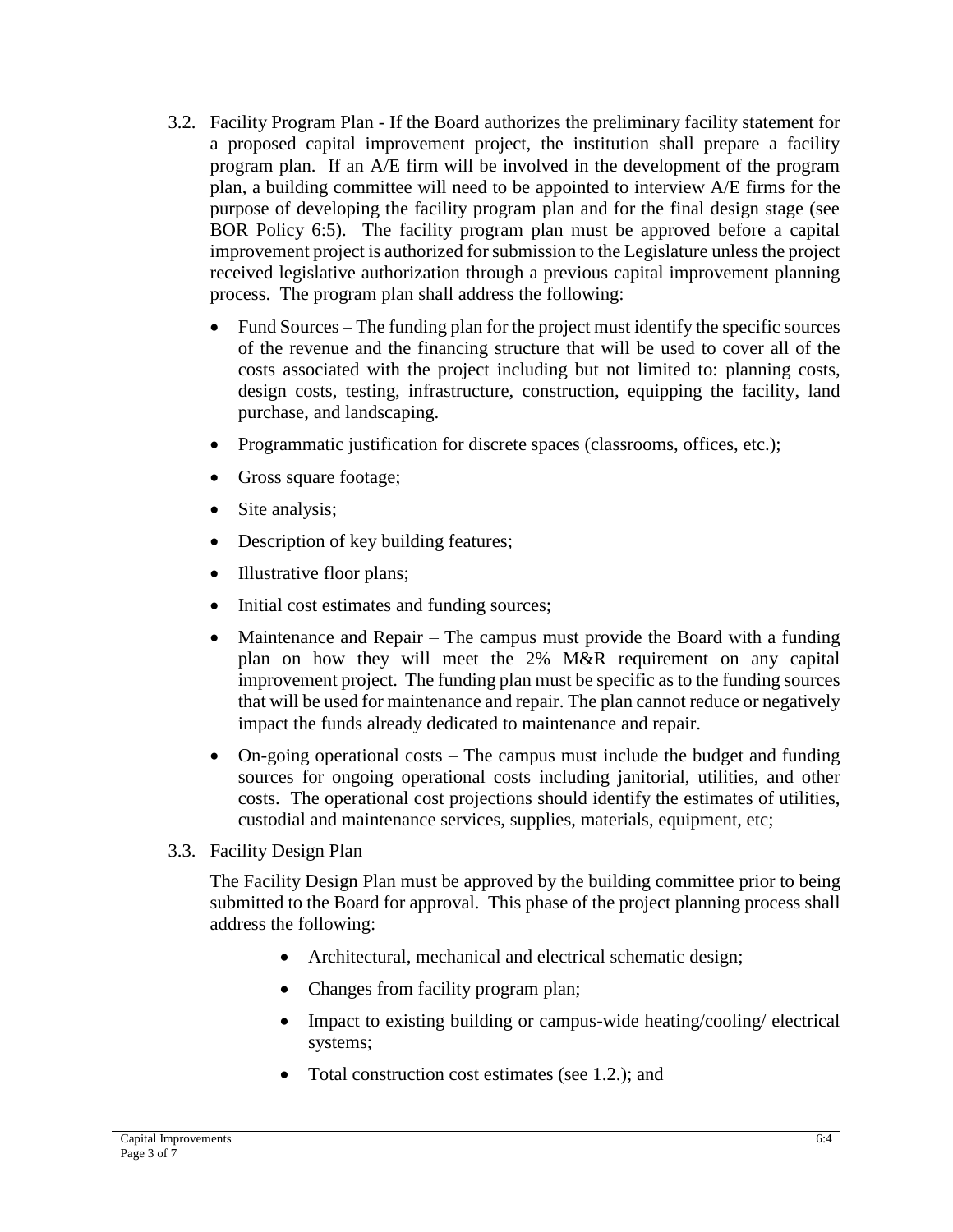- Changes from cost estimates for operational or M&R expenses.
- 3.3.1. The facility design costs should be part of the project costs and funded out of the approved revenue sources for the project.
- 3.3.2. If the facility is a non-revenue capital improvement project, the Board may approve the submission of legislation to authorize the construction and secure funding for the project.
- 3.3.3. Final Board approval of the project is granted with approval of the Facility Design Plan.
- 3.4. Facility Bid Documents

After the Board's approval of the facility design plan in 3.3.3. above, the building committee will proceed with final bid documents.

- 3.4.1. The final bid documents, including plans and specifications, must be reviewed and approved by the building committee prior to issuing the bid documents to contractors for bids. This review and approval may be concurrent with BOA/OSE and institutional final review and approval.
- 3.4.2. If either the final cost estimates or the bids, including a reasonable contingency, exceed the approved level of funding, the project must come back to the Board for approval of a revised budget.
- 3.4.3. The building committee can work with OSE and the A/E firm to value engineer to get the project within budget. Any changes proposed by the BOA/OSE, the A/E, or the institution that would significantly alter the facility program plan or the design plan and building functionality must be reviewed and approved by both the building committee and the Board.
- 3.5. Construction

Once the bids are approved by the building committee and the financing plan is in place, the project proceeds to construction.

#### **4. Capital Improvement List**

As part of the annual budget requests, the institutions will be asked for prioritized capital project lists for academic and for revenue projects. The lists will provide estimated costs as well as the proposed fund sources. Projects placed on the capital improvement list should not be placed on maintenance and repair lists.

4.1. A capital improvement status report will be provided to the Board at each meeting identifying the status and stage of each active capital improvement project.

### **5. Bureau of Administration Responsibility**

The Bureau of Administration shall be responsible for all capital improvements pursuant to SDCL § 5-14-2 and the funds appropriated shall be paid on warrants drawn by the state auditor on vouchers duly approved by the Bureau of Administration, the authorized representative of the institution and the board.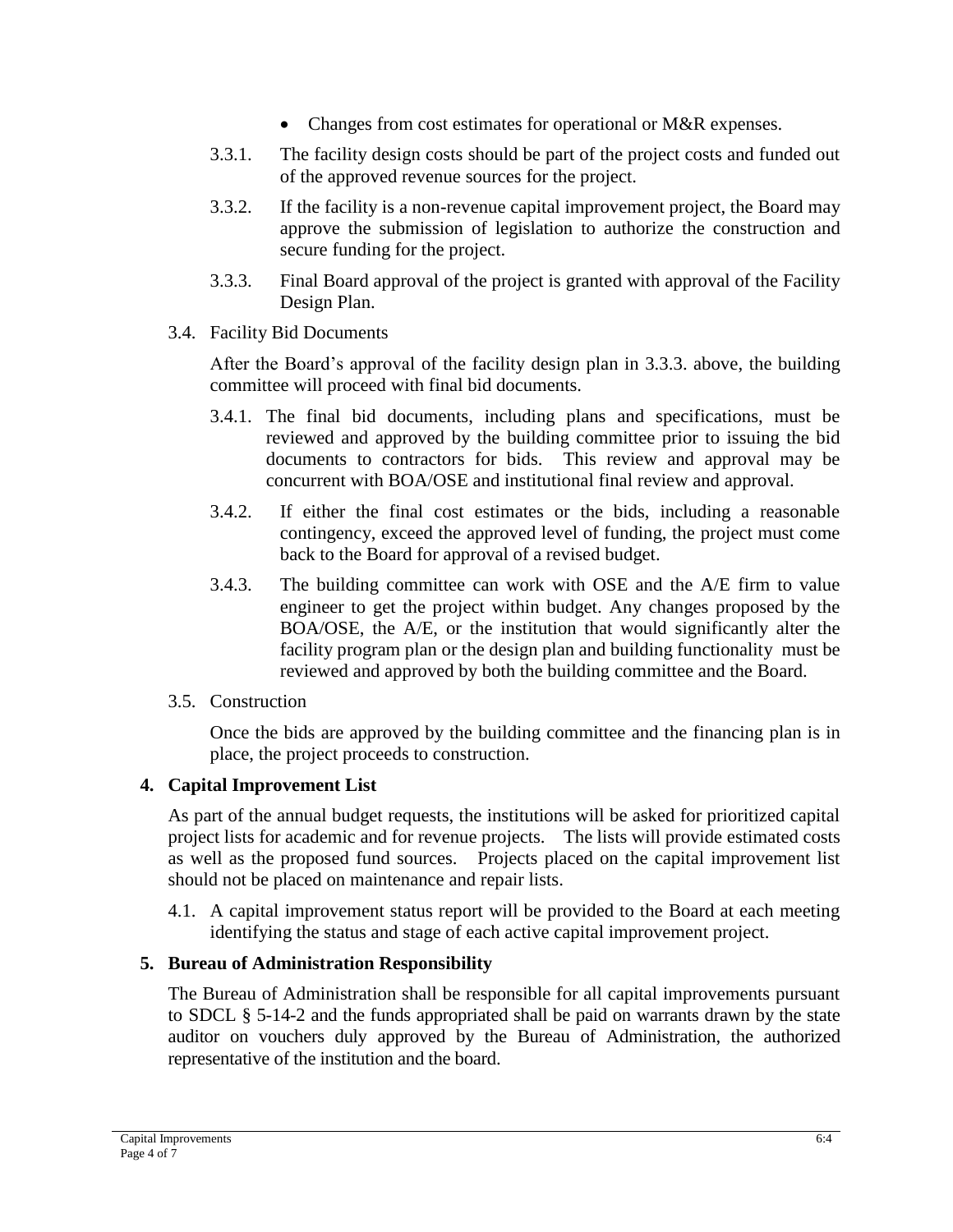#### 6. **Construction Methodologies**

The following flowchart identifies the approvals necessary using the common building methods used by the state and the Board.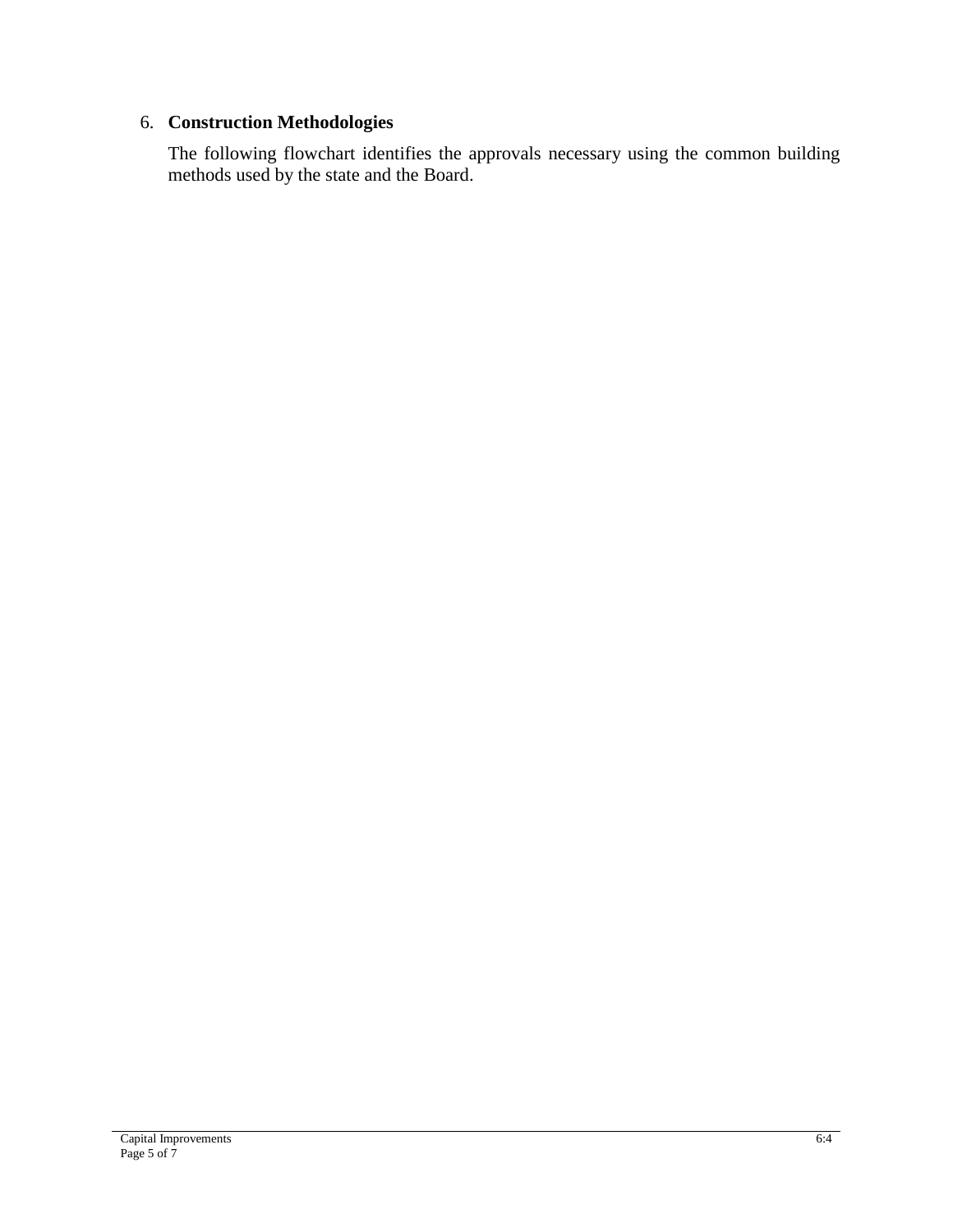

Capital Improvements Page 6 of  $\overline{7}$